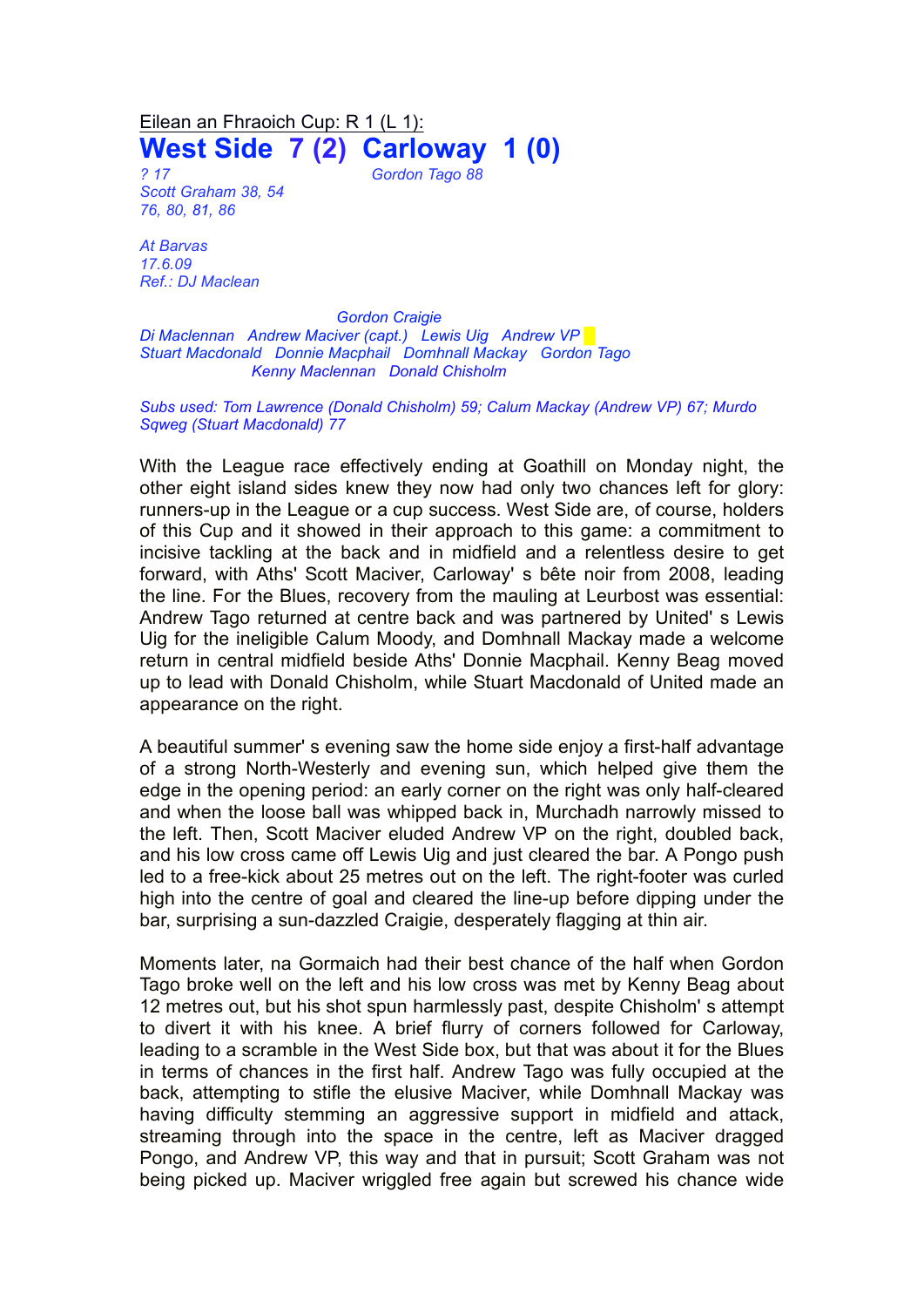before Scott Graham, drifting in from the left, beat a man then cracked a vicious shot low into Craigie' s bottom right-hand corner from 20 metres.

Although West Side had outthought and outgunned Carloway in the first half, the Blues hadn' t been outplayed. The situation was still retrievable, remembering there was a second leg at Cnoc a' Choilich to come. In best Ranieri style, Peter Dokus altered tactics drastically, with Andrew Maciver moving back three years and forward as a striker, to help Tocan make some impression on a solid West back four. Kenny Beag dropped to central midfield, and Domhnall was given the thankless task of trying to mark the best striker on the island out of the game. In the opening twenty minutes, na Gormaich, arguably, had their most effective period, with a short spell of pressure: Gordon Tago set up Chisholm but his shot was deflected past; a Donnie Macphail free-kick from 20 metres went narrowly over. However, West Side were equally close: Craigie managed to clear from a corner, but Scott Maciver once more got loose on the left, dragged Domhnall in best Hidegkutistyle back and forth to the side of the box, as he awaited a racing Graham to meet his carefully-slid pass and stab a screamer from 14 metres high into Craigie' s top-left corner.

Then came Carloway' s best chance: a suspiciously offside-looking Chisholm was allowed to run on centrally on goal, but he carried it too close and the advancing keeper guessed correctly and made a brilliant save low to his right. Carloway redoubled their efforts: Stuart Macdonald had a shot blocked after being presented with a glorious ball from Gordon Tago; the keeper made an excellent save from a Tom Lawrence shot from 20 metres, and Pongo hit the side-net with the rebound. West Side were largely untroubled, and were content to ride the pressure and break free and dangerously. This was reflected in the number of free-kicks the Blues kept giving away in tricky positions around their area. By adding weight to the attack, a gaping hole had been left at the back. Domhnall Mackay tried hard to plug it, but it wasn' t just Maciver that was in razor-sharp form. The rest of the defence were chasing, not tackling, and shape was now totally gone. Predictably Domhnall tired, and in the last quarter of an hour everything went pear-shaped, as Maciver and Graham helped others add to the score. Every time West Side came forward, a goal seemed likely. Right at the end, from a free-kick out on the left, Gordon Tago sent a fierce low shot from 22 metres round the wall into the far corner; it was a beauty but by then the match, and tie, had already been settled. The second leg is a formality.

Which experience was worse? Leurbost or Barvas? Carloway could make little impression: a misfiring forward line and stretched defence found it difficult to compete with a West Side without a weakness, even at the back when Murchadh had to be substituted early. Up front, Maciver and Graham were uncontainable and the former, especially, was in sparkling form, bursting forward, wanting the ball, holding it, and dragging it back and forth to draw defenders, hold up play, then lay off: obviously my Man of the Match. The Blues tried hard, to little effect: Pongo and DI had good first halfs, and Stuart Macdonald had a reasonable display on the right, but the player who looked as if he would have been most effective, Gordon Tago, was starved of the ball